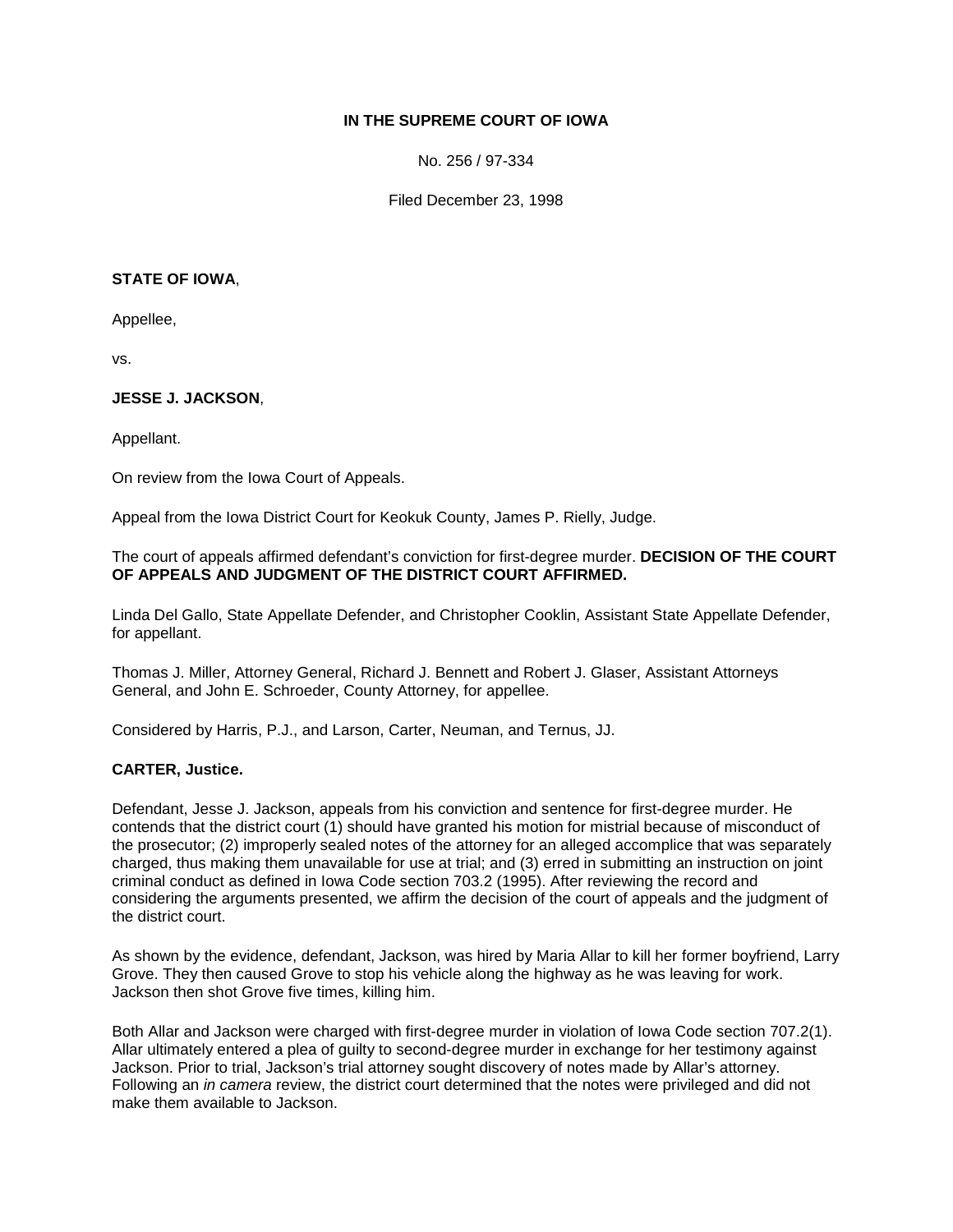At trial Allar testified that she had hired Jackson to kill Grove and had paid him a total of \$700. Law enforcement officers testified about evidence linking Jackson to the murder: bloody gloves were found in a dumpster behind Jackson's residence, the blood found on the gloves and on some articles of Jackson's clothing matched Grove's blood. A gun was recovered from Jackson's residence. Shell casings from the scene were matched to that weapon.

Jackson's theory of defense was that Allar shot Grove. This claim was buttressed by slight traces of powder residue found on her hands. Allar testified, however, that Jackson did the shooting. The jury convicted Jackson, and this appeal followed.

### **I.** *Issues Involving the Motion for Mistrial.*

Jackson asserts that the prosecutor was guilty of misconduct in questioning a witness concerning whether defendant had made any statement to law enforcement officers after the court had ruled that any such statements would be inadmissible. Jackson's trial counsel objected immediately upon the propounding of the question, and no answer was given by the witness. The trial court admonished the jury to disregard the question. Jackson's motion for mistrial made at this point was overruled.

We conclude that the district court did not abuse its discretion in denying the motion for mistrial. As we observed in *State v. Peterson*, 189 N.W.2d 891, 896 (Iowa 1971), when improper evidence has been promptly stricken and the jury admonished to disregard it, there has been no erroneous ruling by the district court. Consequently, a reversal may only be predicated on the proposition that the matter forbidden by the ruling was so prejudicial that its effect upon the jury could not be erased by the trial court's admonition. As we stated in *Peterson*:

> Ordinarily the striking of improper testimony [here only an improper question] cures any error. Only in extreme instances where it is manifest that the prejudicial effect of the evidence on the jury remained, despite its exclusion, and influenced the jury is the defendant denied a fair trial and entitled to a [mistrial].

*Peterson*, 189 N.W.2d at 896 (citations omitted). This principle has been reaffirmed in *State v. McGonigle*, 401 N.W.2d 39, 43 (Iowa 1987), and *State v. Brotherton*, 384 N.W.2d 375, 381 (Iowa 1986). We find no error in denying defendant's motion for mistrial.

### **II.** *Failure to Make the Notes of Allar's Counsel Available for Jackson's Defense.*

The order sealing the notes of Allar's attorney on the basis that they were privileged also does not provide a ground for reversal. We believe that the waiver of the privilege by sharing it with third persons requires that the sharing be done by the client. The unilateral act of Allar's counsel did not destroy the privilege. The district court's ruling on this issue was correct.

# **III.** *The Giving of the Instruction on Joint Criminal Conduct.*

The trial court instructed the jury as follows:

When two or more persons act together and knowingly commit a crime, each is responsible for the other's acts during the commission of the crime or escape from the scene. The defendant's guilt is the same as the other person's unless the act could not reasonably be expected to be done in aiding the commission of the crime.

This instruction mirrors Iowa Criminal Jury Instruction No. 207 (1988). The court did not give the jury an instruction on aiding and abetting. Jackson urges that the instruction given relates to the concept of joint